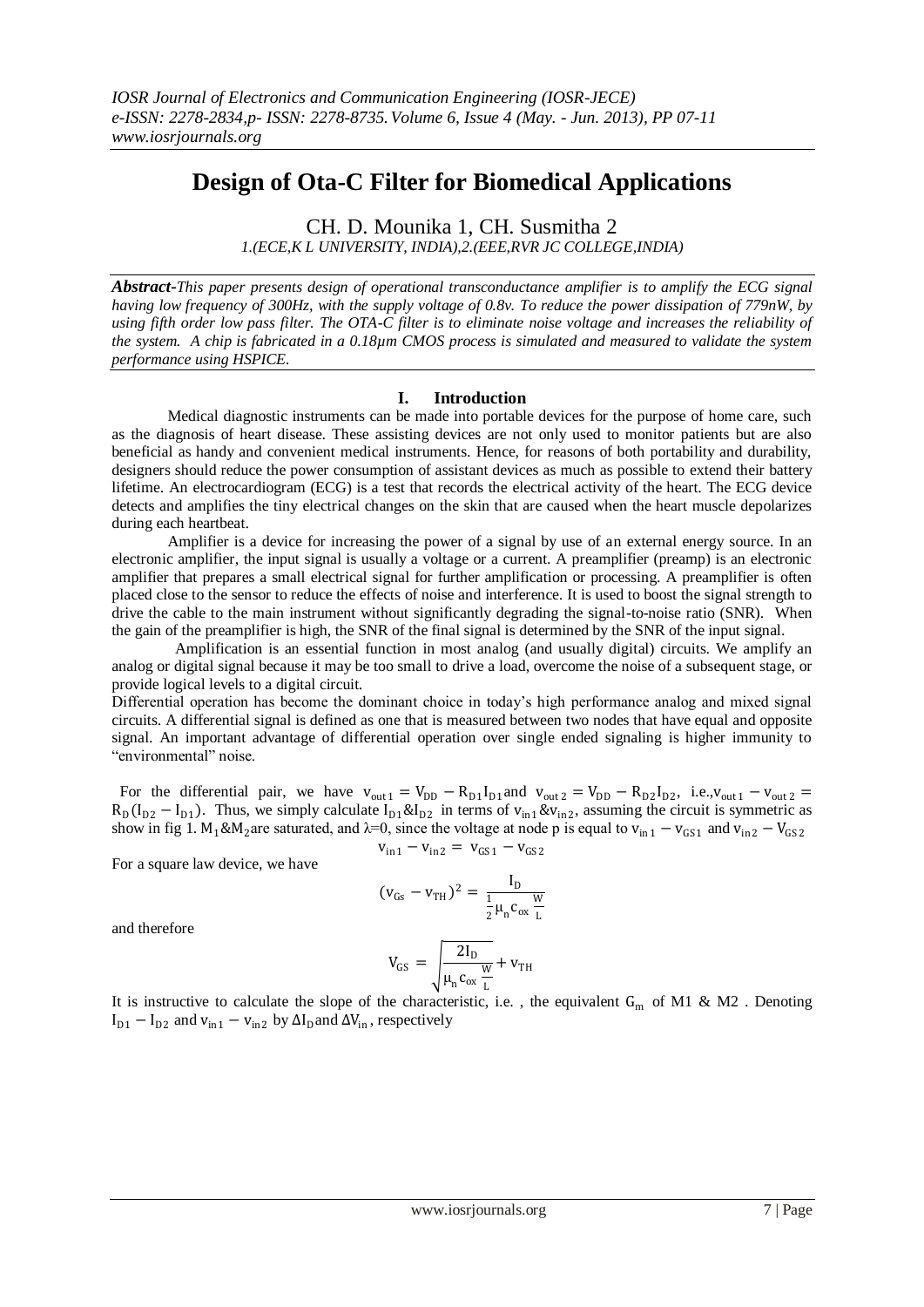

Fig. 1 Differential Amplifier with source degeneration

The small signal differential voltage gain of the circuit in the equilibrium condition as

$$
A_{v} = \sqrt{\mu_{n} c_{ox} \frac{W}{L} I_{SS} R_{D}}
$$

Where  $\mu_n$  = mobility of electrons;  $c_{ox}$  = oxide capacitance

*Source degeneration-* In some applications, the square law dependence of the drain current upon the gate overdrive voltage Introduces excessive non-linearity,  $R<sub>S</sub>$  "smoothest" this effect since it takes a portion of the gate overdrive voltage. At the limit, for  $R_s \gg \frac{1}{a}$  $\frac{1}{g_m}$ , the small signal does not depend on  $g_m$  (and therefore on  $I_{Ds}$ ) anymore.

It is interesting to note that the approximated small signal gain (which can be easily calculated with the small signal equivalent circuit) can also be calculated as if  $R_s$  and  $\frac{1}{g_m}$  were two resistors in series.

Small signal gain is

$$
G = -\frac{g_m}{1 + g_m R_S} R_D
$$

We can see the circuit as two common source stages with degenerated resistor, and superimpose the effects. Or, even better, we can realize that the point P is (ideally) Ac grounded

$$
v_{out1} = -g_m R_D v_{in1}
$$
  
\n
$$
v_{out2} = -g_m R_D v_{in2}
$$
  
\n
$$
v_{out1} - v_{out2} = -g_m R_D (v_{in1} - v_{in2})
$$

We have seen that ideally in a differential pair the output voltage does not depend on the common mode input voltage. But in fact the non-infinite output impedance of the current source has an influence, since the point P does not behave as an AC ground anymore. The symmetry in this circuit suggests that we can see it as two identical half circuits in parallel.



Fig. 2 Simple differential OTA

Operational Transconductance Amplifier (OTA) as shown in fig.2,is an amplifier whose differential input voltage produces an output current. Thus, it is a voltage controlled current source (VCCS). The OTA is similar to a standard operational amplifier, in that it has a high impedance, differential input stage. The term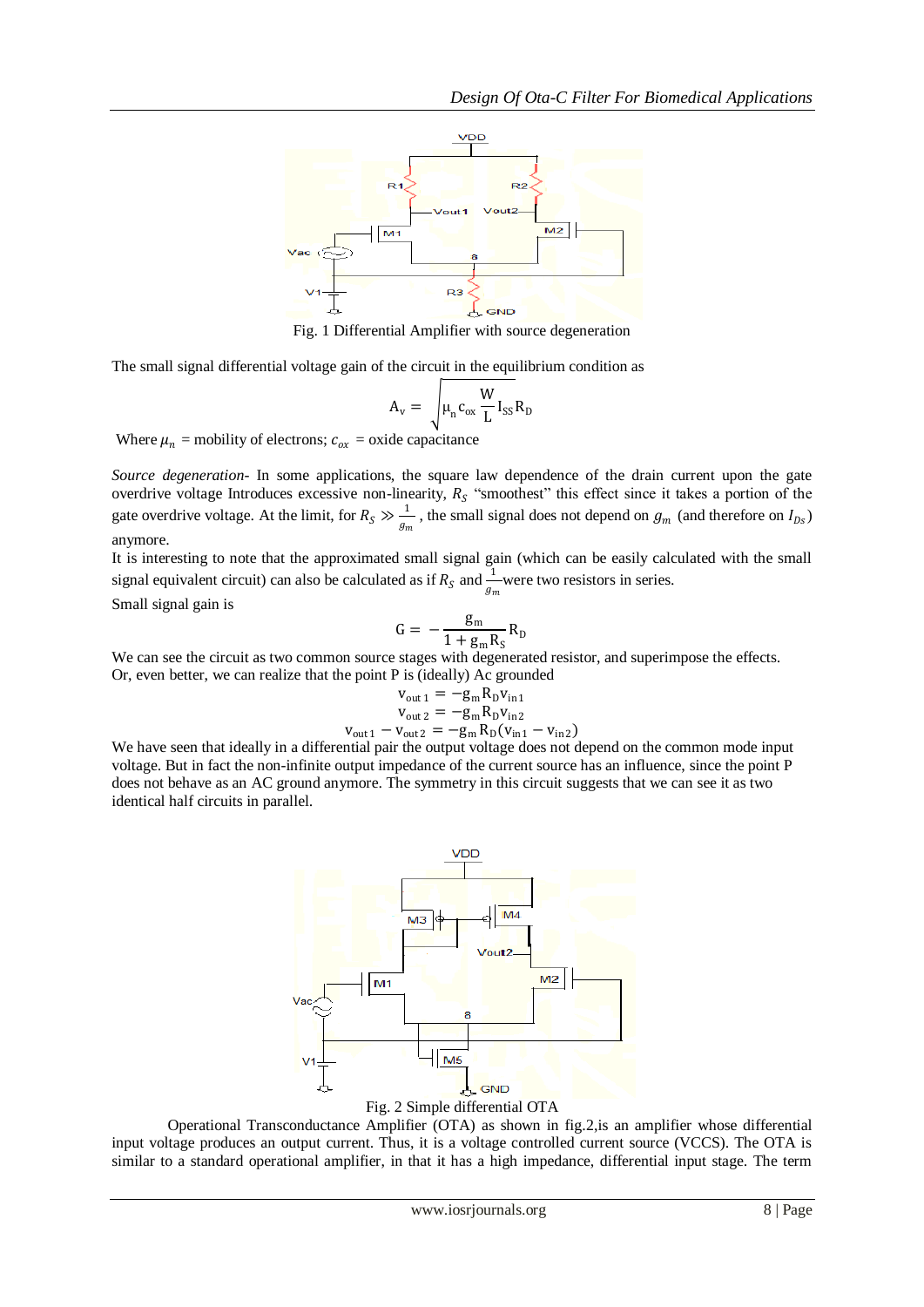"operational" comes from the fact that it takes the difference of two voltages as the input for the current conversion.

The ideal transfer characteristics is

Or by taking the pre-computed difference

$$
I_{out} = g_m (v_{in+} - v_{in-})
$$
  
as the input

 $I_{\text{out}} = g_{\text{m}} v_{\text{in}}$ 

With the ideally constant transconductanceg<sub>m</sub> as the proportionality factor between the two. In reality the transconductance is a function of the input differential voltage and dependent on temperature. The common mode input range is also infinite, while the differential signal between these two inputs is used to control an ideal current source (i.e. the output current does not depend on the output voltage) that functions as an output. The proportionality factor between output current and input differential voltage is called "Transconductance".

A differential sinusoidal wave with a magnitude of  $1mVpp$  is fed into the chip to measure the frequency response and the power spectrum with an input frequency of 50Hz. A low pass filter is an electronic filter that passes low frequency signals, but attenuates signals with frequencies higher than the cut-off frequency.

A fully balanced fifth-order chebyshev low pass filter, which has a 300Hz cut-off frequency and 779nw power dissipation, is designed by the RC simulation method. The order is equal to the number of reactive components used in the network.



Fig.3 The Proposed OTA –C filter

Where  $K_{P} = \mu_{P} C_{ox} \frac{W}{L}$  $\frac{W}{L}$  is the transconductance parameter of the PMOS transistor,  $\frac{W}{L}$  is the transistor aspect ratio,  $\mu_p$  is the hole mobility and  $C_{ox}$  is the gate oxide capacitance per unit area. The differential output current is given by

$$
I_0 = I_{o1} - I_{o2} = K_p(V_{C2} - V_{C1})(V_1 - V_2)
$$

Therefore a linear relation between the differential output current  $I_{01} - I_{02}$  and the differential input voltage  $V_1 - V_2$  can be obtained Vc1 and Vc2 being independent of V1 and V2. Therefore the transconductance G is given by

$$
G = k_p(V_{C1} - V_{C2})
$$

Which can be controlled by the voltage  $(V_{C2} - V_{C1})$ . It is interesting to note that, by using the square law equation of the drain current in the saturation, the same relation between the differential output current  $I_{o1} - I_{o2}$ and the differential input voltage $V_1 - V_2$ . The matched transistors M5, M6, M10 & M11 are the basic transistors operating in the triode or saturation region. All other transistors are operated in the saturation region. The role of the transistor M3 is to form a negative feedback, and vc1 & vc2 are control voltages.

|      | $\sqrt{2}$    |              |
|------|---------------|--------------|
| S.NO | <b>DEVICE</b> | $W/L(\mu m)$ |
|      | M1, M2, M5    | 1/0.18       |
| 2    | M3, M4        | 3/0.18       |
| 3    | M1, M2, M3,   | 6/0.18       |
|      | M7. M8.       |              |
|      | M12, M14      |              |
|      | M4, M5, M6,   | 2.25/0.18    |
|      | M9. M10.      |              |
|      | M11. M13.     |              |
|      | M15           |              |

**Table.4** CMOS Transistor sizing for OTA Design

For the long-term physical signal detection and monitor systems, the use of switched capacitor (SC) is a popular technique. The low sampling frequency in the kilohertz range will result in leakage, and the power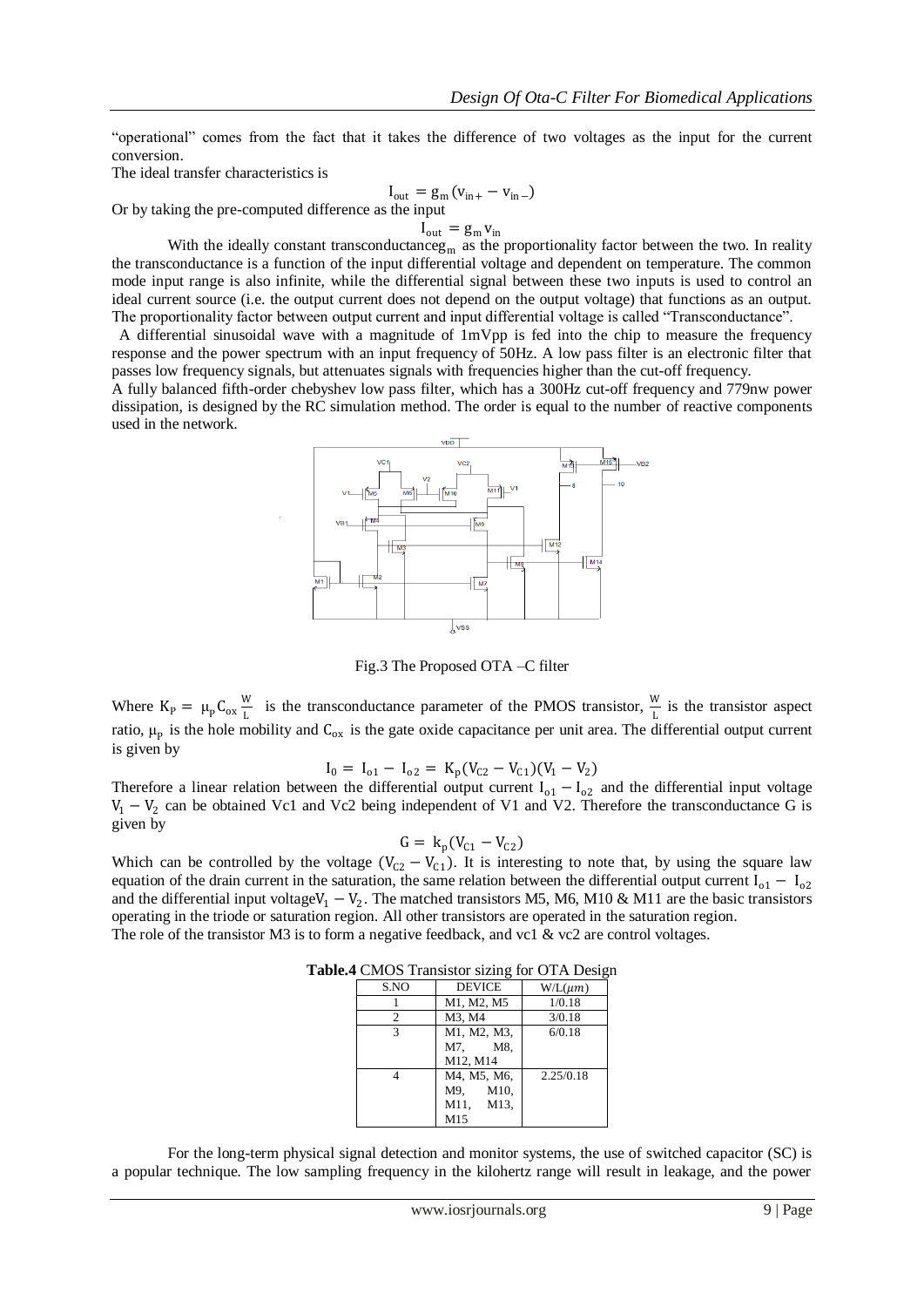consumption will be increased by the operational amplifiers in the SC circuits. Hence, the continuous-time operational transconductance amplifier (OTA) based filters are preferred in low-frequency applications, and the transistors inside a filter can be operated in the sub-threshold region to save power and to achieve ultra-low transconductance.

 Furthermore, the fully differential structure provides a higher capability, in terms of common mode rejection and an increase of 3dB in the dynamic range rather than the single end structure. In addition, all the transistors in the OTA are operated in the sub-threshold region to save the power consumption.





Fig.6 Frequency response with the cutoff frequency 300Hz and phase



Fig.7Hspice Simulation of OTA-C filter design

**Table 4.1**SUMMARY OF EXPERIMENTAL RESULTS

| S.NO | EXPERIMENTAL      | <b>VALUE</b>      |
|------|-------------------|-------------------|
|      |                   |                   |
|      | <b>VDD</b>        | 0.8V              |
|      | Technology        | 180nm             |
|      | Gain              | 22.5dB            |
|      | Input AC Supply   | 1mVpp, 300Hz      |
|      | Vth               | 0.36v             |
|      | Power dissipation | 779 <sub>nw</sub> |
|      | CMRR              | 93dB              |